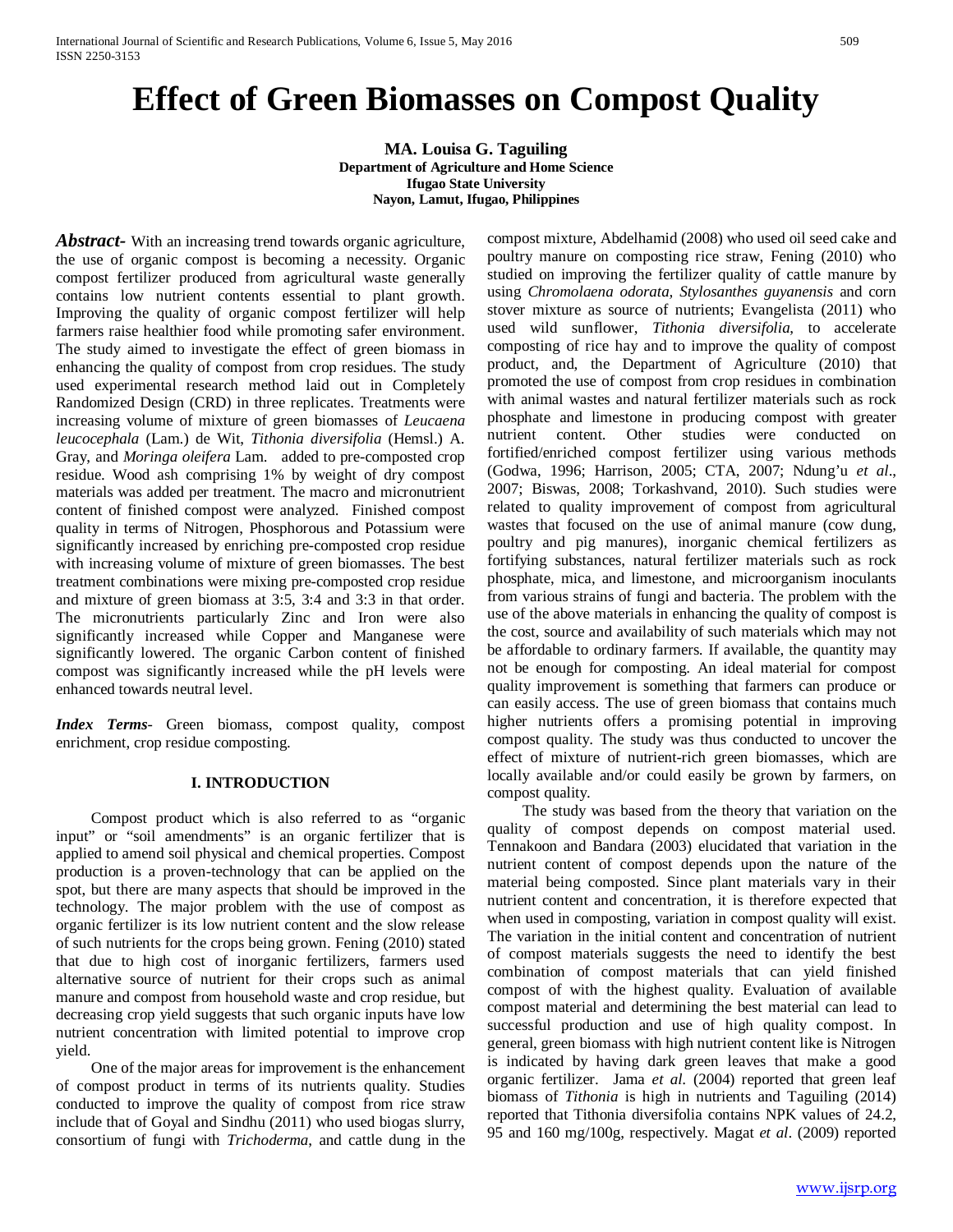that *Moringa oleifera* leaves had high macro and micronutrients as source of nutrient for compost. Since the green biomass of the foregoing species contains high nutrient contents, it is logical to expect that when composted, portion of these nutrients will be retained in the compost product. It is thus conceptualized in this study that using the above green biomass with high nutrient content will result to compost with higher nutrient content quality.

This study also conceptualized that increasing the amount of green biomass would correspondingly increase the nutrient quality of finished organic compost product. Misra & Roy (2003) stated that composting requires the inclusion of a higher proportion of sappy green matter with higher nitrogen content (lower Carbon/Nitrogen ratio) such as grass and other plant cuttings. Lickacz (2002) also reported that wood ash is an effective compost material. Thus, it is further conceptualized that addition of ash will further enhance the quality of compost in terms of its P and K contents.

The overall objective of this study was to determine the effect of green biomass and wood ash in enhancing the quality of finished organic compost using crop residue as main composting material.

## **II. MATERIALS AND METHODS**

The study used the experimental method of research laid out in Completely Randomized Design (CRD) in two replicates. Completely Randomized Design is the simplest experimental design in which the subjects are randomly assigned to treatments. The design relies on randomization to control the effects of extraneous variables. The experimenter assumes that, on average, extraneous factors will affect treatment conditions equally, so any significant differences between conditions can fairly be attributed to the independent variable (Stat Trek, 2011).

In this study, the subjects were the crop residue compost materials and the treatments or independent variables were the increasing volume of green biomass with the addition of ash to the compost material. The dependent variables were the compost quality parameters in terms of pH, O.C, N, P, K and micronutrient like Fe, Mn, Zn, and Cu. It was hypothesized that if increasing the volume of green biomass and the addition of wood ash is effective in increasing the compost quality, compost treated with greater volume of green biomass should show significantly higher nutrient contents than the control treatment. The treatments (T) were as follows:

- T0 Crop residue only or 3:0 ratio Control treatment
- $T_1$  Crop residue + Green biomass at 3:1 ratio
- $T_2$  Crop residue + Green biomass at 3:2 ratio
- $T_3$  Crop residue + Green biomass at 3:3 ratio
- $T_4$  Crop residue + Green biomass at 3:4 ratio
- $T_5$  Crop residue + Green biomass at 3:5 ratio

Crop residues from threshing of rice (*Oryza sativa L*.) and corn (*Zea maize L.*) stalks were mixed at a ratio of 3:1 rice straw - corn stalks ratio, while the green biomass or succulent stems and leaves of ( Ipil-ipil (*Leucaena leucocephala* (Lam.) de Wit), Wild sunflower (*Tithonia diversifolia* (Hemsl.) A. Gray) locally known as *Lappao*, and Malungay (*Moringa oleifera*  *Lam.*) were mixed at a ratio of 1:2:1. Wood ash was added to compose about 1% of the dry crop residue compost material.

# *Composting Procedure*

The study used a 2-stage composting process involving pre-composting and compost enrichment. Pre-composting was patterned from Taguiling (2013) and Cuevas (2013) with modification involving the following steps: a) gathering rice straw and corn stalks from threshing sites, weighing and chopping the same to almost uniform sizes and mixing them at 3:1 rice straw-corn stalks ratio; b) soaking the mixture overnight and allowing excess water to drip; c) preparing an elevated platform made of bamboo about 6 inches from the ground with a dimension of about 1.2 x 1.2 x 1 m; d) piling the crop residue mixture on top of the elevated platform to about 15 cm, broadcasting a handful of *Trichoderma harzianum* as activator, and adding about 5 cm layer of green biomass; e) repeating step d until a height of 1 meter is attained and covering the pile with plastic sheets; and, f) allowing the pile to pre-decompose for 15 days, sprinkling water every after 5 days.

Compost enrichment using green biomass involved the addition of mixture of green biomass to the pre-composted crop residue following steps of: a) gathering and chopping green biomasses of *Ipil-ipil* (*L. leucocephala*), Wild sunflower (*T. diversifolia*) and *Malungay* (*M. oleifera*), and mixing the said green biomass at a ratio of 1:2:1; b) weighing pre-composted crop residue and mixture of green biomass; c) mixing thoroughly the pre-compost and mixture of green biomasses following the treatment ratios above and adding about 2 handfuls of wood ash during the mixing process; d) putting the mixture in a non perforated sack and allowing the mixture in each treatment to undergo decomposition for 36 days under a shaded area, sprinkling water every 6 days to hasten decomposition.

Finished composts were screened and composts in each replicate were mixed thoroughly. Composite sample of 0.5 kg were subjected to nutrient analysis at the Bureau of Soils and Water Management, Quezon City. Parameters measured in this study included indicators of compost quality such as the major plant nutrients as follows: Macronutrients - total N (%), total  $P_2O_5$  (%), total  $K_2O_5$  (%), O.C. %, pH, and some micronutrients such as Copper (Cu), Zinc (Zn), Iron (Fe), and Manganese (Mn).

## **III. RESULTS AND DISCUSSIONS**

## *Macronutrient Quality of Finished Compost*

*Nitrogen Content*. Table 1 shows the quality of compost in each treatment based on total Nitrogen content. The treatments labeled  $T_0$  to  $T_5$  represent finished compost derived by composting crop residue and green biomass following the indicated ratio with the addition of ash computed as 1% of the weight of the compost material.

The average total nitrogen content of the finished compost shows increasing trend with  $T_0$  or control treatment showing the lowest total nitrogen content  $(0.58\%)$  and  $T_4$ showing the highest total nitrogen content (2.51%) on oven-dry weight basis. On weight basis, a total nitrogen content of 2.51% translates to 25100 milligrams of total nitrogen per kilogram of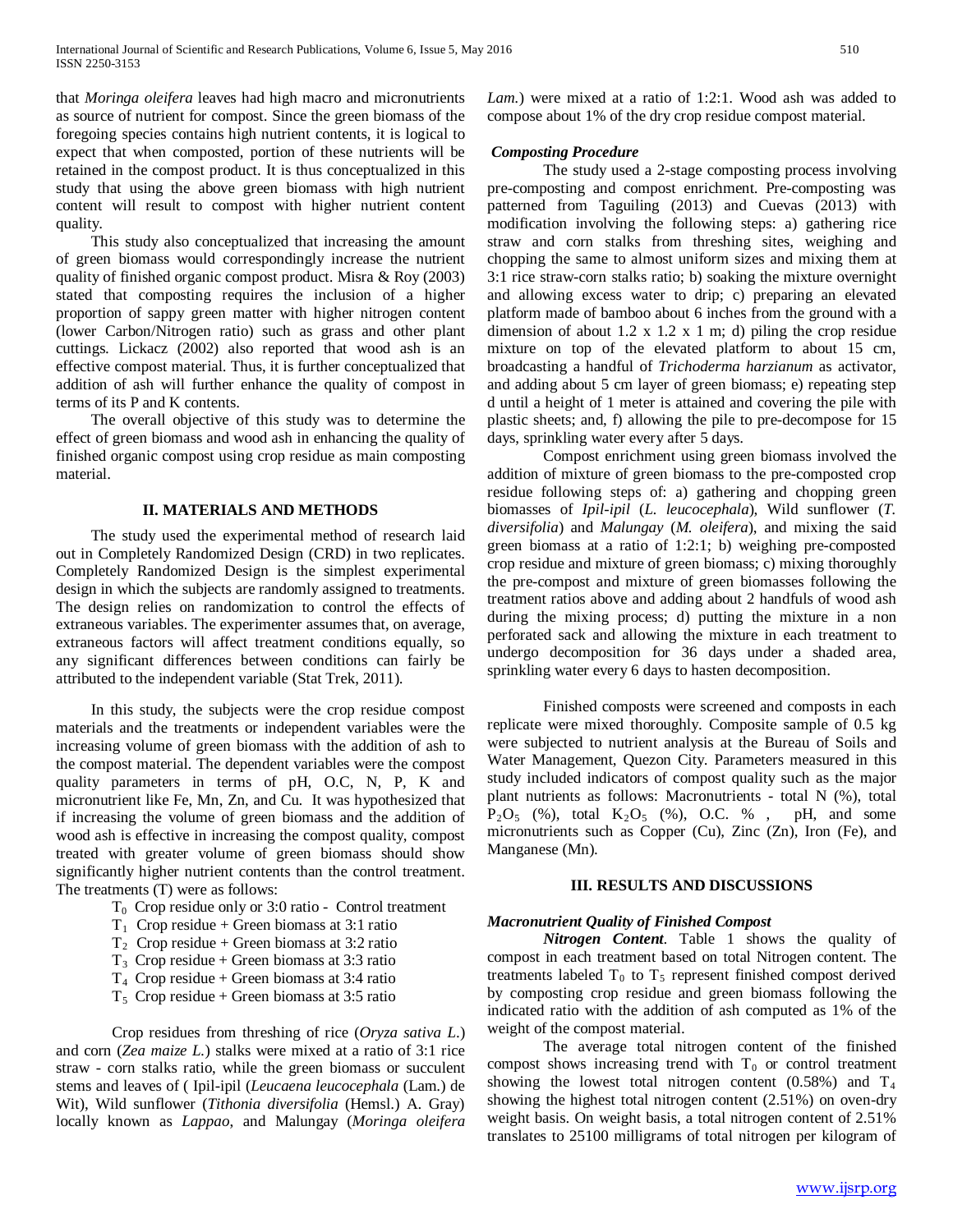compost or 25100 ppm under  $T_4$  compared to control  $(T_0)$  of 5800 ppm. Typically, nitrogen is the most costly and limiting nutrient that is required in greatest quantities by plants according Gerngross et al. (2006). The finding implies that enriching compost with increasing amount of green biomass increases the amount of nitrogen in finished compost.

Total nitrogen (N) includes all forms of nitrogen: organic N, Ammonium N ( $NH_4-N$ ), and Nitrate N ( $NO_3-N$ ). Rice straw/corn stalks contain low 0 - 0.5% Nitrogen according to Asaolu et al. (2011), thus the increase in the nitrogen values could be attributed to the effect of green biomass added during compost enrichment. According to Anonymous (2007) most finished composts had total Nitrogen content that generally lie between 0.4 and 3.5. The result of this study is within the upper range except for the control treatment which was on the lower range. The high Nitrogen content as found in this study could be attributed to the high Nitrogen content of *Moringa oleifera* leaves (N-4.74% (Magat *et al*. 2009), *Leucaena* (3.74%) (Gachene and Kimaru, 2003) and *Tithonia* (3.5%) Jama *et al*. (2004) and 5.53% according to Evangelista (2011).

Analysis showed that there was a significant difference on the amount of total Nitrogen between treatments. Total Nitrogen content at treatments  $T_5$ ,  $T_4$ ,  $T_3$  and  $T_2$  were significantly higher than  $T_1$  and  $T_0$  treatments but were not significantly different with each other according to Duncan's Multiple Range Test (DMRT). The no significant difference between the treatments implies that increasing the ratio of crop residue and green biomass from 3:2 to 3:5 do not give significantly higher Nitrogen content of compost product although there may be slight differences in the numerical values.

All the composts enriched with green biomass had nitrogen content that were significantly higher than the control treatment and at an increasing trend. This implies that the addition of increasing amount of green biomass significantly increases total nitrogen content of crop residue compost. The amount of Nitrogen present in all the finished composts were from 2.19% to 2.51% and were in agreement with that of Cuevas (1997) who found that Nitrogen (N) content of most compost ranges from 1.5% to 3.0%. The control treatment in this study had a Nitrogen content (0.58%) which was lower than the 0.65% Nitrogen content of paddy straw as found by Kumar *et al*. (2011) but higher than the findings of Koenig and Johnson (1999) stating that rice straw and corn stover contain 0 - 0.5 % Nitrogen. The Nitrogen content of 0.58 to 2.52% as found in this study was higher than the findings of (Taguiling, 2013) in which Nitrogen content of 0.41 to 0.51% was found using only two species as green biomass. The finding was in agreement with that of Evangelista (2011) who found that *Tithonia diversifolia* not only accelerates composting of rice hay but improves the quality of compost product.

*Phosphorous Content*. Highest phosphorous content  $(1.74%)$  was obtained from T<sub>5</sub> when pre-composted crop residue was enriched with green biomass at 3:5 ratio followed by  $T_4$ -3:4 and  $T_3$  treatments with a total phosphorus content of 1.73% and 1.55%, respectively. The above treatments were significantly higher than the rest of the treatments except that  $T_3$  was at par with  $T_2$  and  $T_1$  with Phosphorous content of 1.46 and 1.37%, respectively. All crop residue composts treated with green biomass were significantly higher than the  $T_0$  or control

treatment. This finding implies that mixing pre-composted crop residue with green biomass at 3:1 to 3:5 significantly increases phosphorous content of finish compost. The significant increase in P content could be attributed to the high P content of the species used and the addition of wood ash during composting.

*Potassium Content*. The total K content of treatment samples was from 2.46 to 9.28% on oven-dry basis. The compost in the control treatment had the lowest Potassium content at 2.46% percent and was at par with  $T_1$  with potassium content of 2.94%. The composts enriched with green biomass from  $T_2$  to  $T_5$ showed increasing potassium content from 4.31 to 9.28% and were significantly superior over the control and  $T_1$  treatments based on the analysis. This implies that the addition of increasing volume of green biomass with the addition of wood ash significantly increases the potassium content of compost from crop residue. The Potassium content of treatments  $T_3$ -5.25%,  $T_4$ -6.54% and  $T_5$ -(9.28%) were within or higher than the Philippine National Standard (5-7%) for organic fertilizer. The high Potassium content of crop residue enriched with green biomass was probably due to the addition of wood ash with 4-10% potash and the high Potassium content of *Tithonia diversifolia* (2.7- 4.8%), *Leucaena leucocephala* (1.3-3.4%) (Jama et al., 2004). The  $T_4$  treatment contains potassium (6.54%) that was significantly higher than  $T_3$ ,  $T_2$ ,  $T_1$  and  $T_0$  or control treatments. The  $T_1$  and  $T_0$  treatments were not significantly different from each other.

# *Micronutrient Quality of Finished Compost*

*Copper Content***.** The copper content of the control treatment (122.46 ppm) was significantly higher than the copper content of all the compost treatments enriched with green biomass and wood ash. Increasing the amount of green biomass showed no linear effect on the copper content of finished compost. The copper content of all the treatments enriched with green biomass and ash were found to be lower than the control treatment and were significantly lower than the untreated compost. The finding implies that the addition of green biomass and ash cause a reduction on the copper content of finished compost.

**Zinc Content.** On ovendry basis, treatment  $T_4$  showed the highest Zinc content (110.7 ppm) and was significantly higher than the rest of the treatments. The Zinc content of treatments  $T_5$ ,  $T_3$ , and  $T_2$  of 77.7, 82.6 and 73.5 ppm, respectively were significantly higher than  $T_1$  and  $T_0$  treatments but were statistically the same by DMRT. Except for  $T_1$  which was statistically at par with  $T_0$ , the rest of the treatments were significantly higher than the control treatment implying that the addition of increasing volume of green biomass increases the zinc content of finished compost. Zinc plays a role in protein synthesis as evidenced by the accumulation of soluble nitrogen compounds such as amino acids and amides. The high level of Zinc of finished compost implies that it is suitable in rice paddy areas where Zinc deficiency is limiting crop growth.

*Iron Content*. Highest iron content (8,593 ppm) was obtained in treatment  $T_5$  when pre-composted crop residue was enriched with green biomass at 3:5 ratio and was significantly higher than the rest of the treatments. This was followed by  $T_4$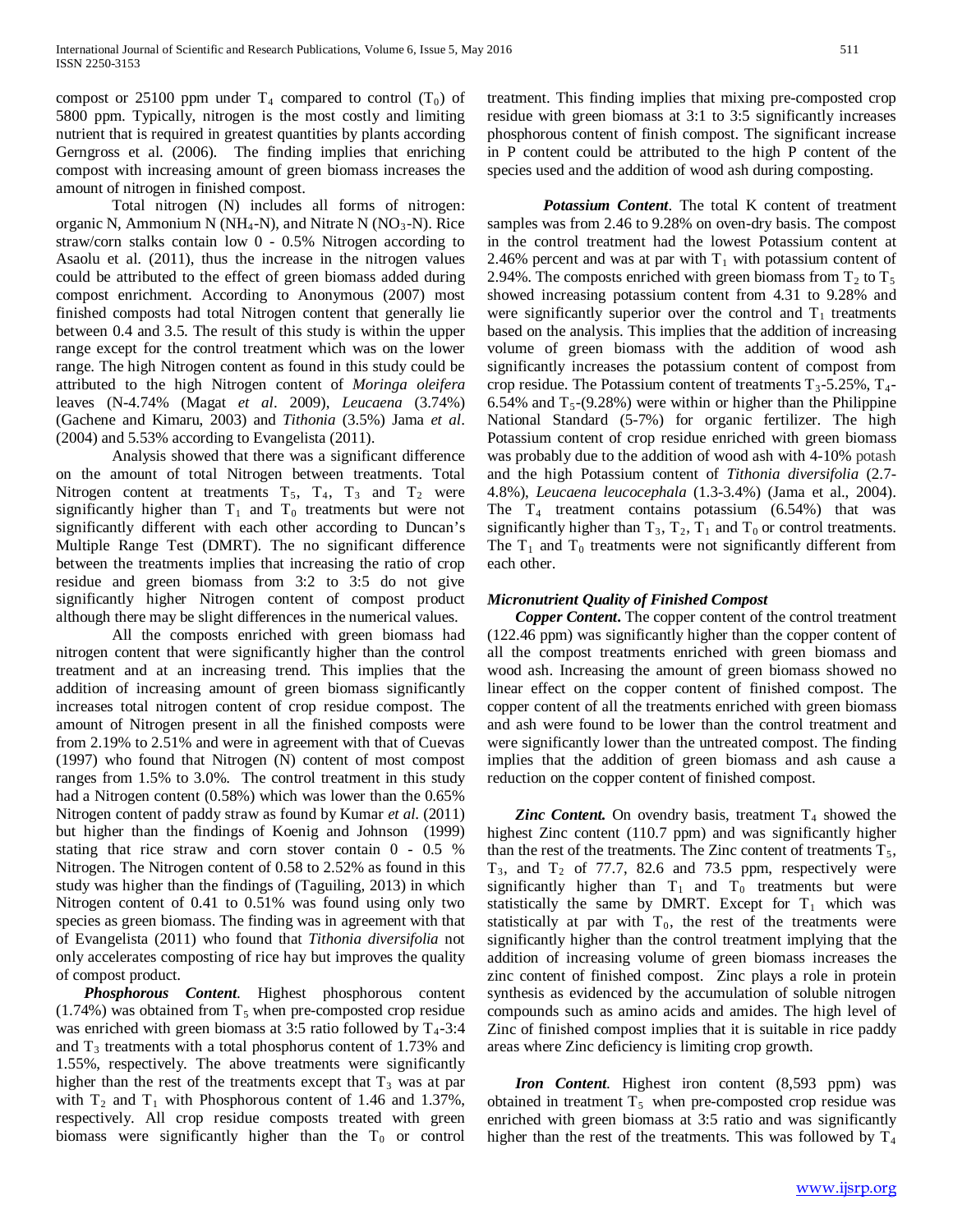treatment with iron content of 6,976 ppm which was also higher than the rest of the treatments. The other composts  $(T_3, T_2)$  and  $T_1$ ) treated with green biomass and wood ash were also significantly higher the  $T_0$  or control treatment implying that green biomass and wood ash increases the iron content of finished compost. According to Davis (1983) Iron is a catalyst to chlorophyll formation, acts as an oxygen carrier, and aids in respiratory enzyme systems.

*Manganese Content***.** The compost in the control treatment  $(T_0)$  had the highest Manganese content at 899.4 ppm based on oven-dry weight. The composts enriched with green biomass and wood ash from treatments  $T_1$  to  $T_5$  showed decreasing manganese content from 892.8 ppm to 698.8 ppm. Except for  $T_1$ which was statistically at par with the control treatment, all the composts enriched with green biomass and wood ash were significantly lower than the control based on the analysis. This implies that the addition of increasing volume of green biomass and ash significantly decreases the manganese content of compost from crop residue. The Manganese content of the  $T_5$ ,  $T_4$ and  $T_3$  were at par with each other and were significantly lower than the  $T_2$ ,  $T_1$  and  $T_0$  treatments.

## *Organic Carbon, and pH Content of Finished Compost*

*Organic Carbon Content*. Table 1 further shows an increasing trend on the amount of organic carbon starting from the control treatment (12.47%) up to the  $T_5$  treatment (31.37%). The organic carbon (OC) content of  $T_1$  to  $T_5$  treatments were significantly higher than the control treatment but were not significantly different from each other. The finding implies that a significant increase in the OC content of compost can be attained by increasing the ratio of compost-green biomass to 3:1 and above. Organic carbon is the measure of carbon based materials in the compost. It is an important source of carbon that improves soil and plant efficiency by improving soil physical properties, providing a source of energy to beneficial organisms, and enhancing the reservoir of soil nutrients. High quality compost will usually have a minimum of 50% organic carbon content based on dry weight (Darlington, 2007).

*pH Content*. The pH of compost derived in this study was as low as 4.55 to as high as 6.8. Most foreign standards require that pH of compost should not exceed 7.5 which was met by 100% of the treatments. Other national standards suggest excellent pH values between 6 and 8.5 which were met by 50% of finished compost. The control treatment showed acidic pH value (4.55) while the  $T_1$  and  $T_2$  treatments were slightly acidic with pH value of 5.70 and 5.75, respectively. Analysis revealed that all enriched composts were significantly higher than the control. The pH in the  $T_4$  and  $T_3$  treatments were statistically identical and were within the favorable pH for plant growth. The pH value in the  $T_5$  treatment (6.8) almost reached the neutral state and was significantly different with the rest of the treatments.

## **IV. CONCLUSION**

The results of the study indicate that nutrient quality of compost fertilizer from rice straw and corn stalks can be enhanced by pre-composting said crop residues, adding mixture of nutrient-rich green biomasses and small amount of wood ash. Treating pre-composts with increasing amount of green biomass of *Leucaena leucocephala, Tithonia diversifolia Moringa oleifera* significantly increases the Nitrogen, Phosphorous, Potassium, Zinc and Iron contents of finished compost but has an inverse effect on the Copper and Manganese contents of the compost product. It also increases the Organic Carbon content of finished compost and improves its pH value to almost neutral state. Further studies need to be conducted to elevate further the nutrient level of the compost to be at par or better than the national or international standards for organic fertilizer.

## **APPENDIX**

|  | Table 1. Mean nutrient quality of finished compost in terms of macro and micronutrients on dry weight basis |
|--|-------------------------------------------------------------------------------------------------------------|
|  |                                                                                                             |

| <b>Treatments</b>   | <b>Total</b><br>N(%) | $(P_2O_5),$<br>(%) | $K_2O,$<br>$($ %) | Zn,<br>ppm         | Fe, ppm          | Mn,<br>ppm         | Cu, ppm              | Organic<br>C., % | pH                |
|---------------------|----------------------|--------------------|-------------------|--------------------|------------------|--------------------|----------------------|------------------|-------------------|
| $T_0$ - 3:0-Control | $0.58$ <sup>c</sup>  | 1.14 <sup>c</sup>  | $2.46^\mathrm{e}$ | $32.7^\circ$       | $2373.0^e$       | $899.4^{\text{a}}$ | $122.46^a$           | $12.47^{b}$      | $4.55^{\rm d}$    |
| $T_1 - 3:1$ ratio   | $2.19^{b}$           | $1.37^{b}$         | $2.94^e$          | $38.1^\circ$       | $2927.0^{\rm d}$ | $892.8^{\circ}$    | $86.26^{b}$          | $24.46^{\circ}$  | $5.70^{\circ}$    |
| $T2 - 3:2$ ratio    | 2.39 <sup>a</sup>    | $1.46^{b}$         | $4.31^d$          | $73.5^{b}$         | $6006.0^{\circ}$ | $828.3^{b}$        | $92.06^b$            | $25.51^a$        | $5.75^{\circ}$    |
| $T_3 - 3:3$ ratio   | $2.45$ <sup>a</sup>  | $1.55^{ab}$        | $5.25^{\circ}$    | $82.6^{b}$         | $6126.0^{\circ}$ | $713.0^{\circ}$    | $82.47^{bc}$         | $26.28^{a}$      | $6.35^{b}$        |
| $T_4$ - 3:4 ratio   | 2.51 <sup>a</sup>    | $1.73^{\circ}$     | $6.54^{b}$        | 110.7 <sup>a</sup> | $6976.0^{b}$     | $698.8^{\circ}$    | $70.24$ <sup>d</sup> | $27.63^{\circ}$  | 6.50 <sup>b</sup> |
| $T_5$ - 3:5 ratio   | 2.49 <sup>a</sup>    | $1.74^{a}$         | $9.28^{\text{a}}$ | $77.7^b$           | $8593.0^{\circ}$ | $711.8^{\circ}$    | 74.05 <sup>cd</sup>  | $31.37^{\circ}$  | 6.80 <sup>a</sup> |

 *Means with the same subscripts in column denotes non significant differences by Duncan's multiple range test (DMRT) (p=0.001)*